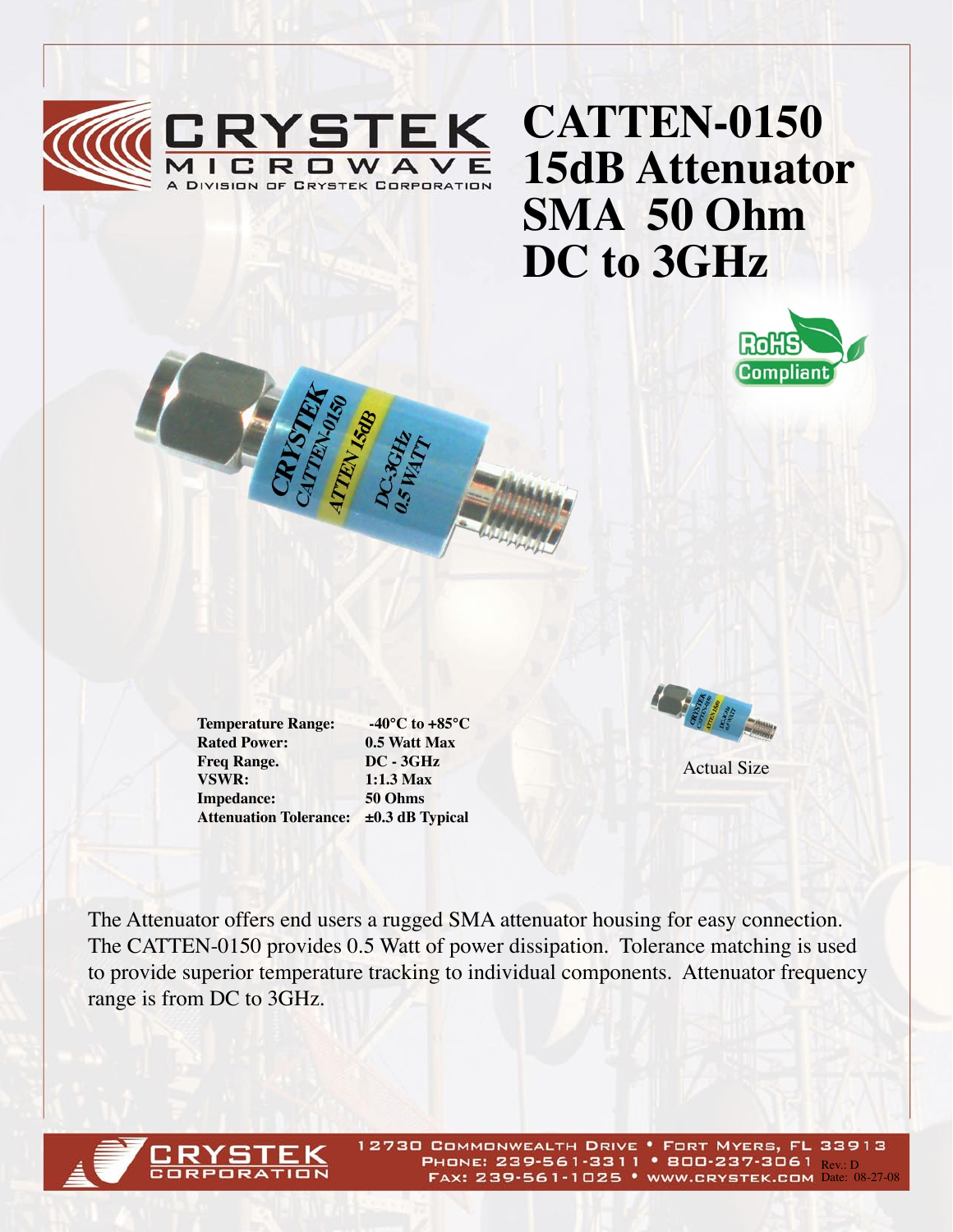

| <b>Part Number</b> | <b>Attenuation</b> | <b>Power</b><br>(Max) |
|--------------------|--------------------|-----------------------|
| CATTEN-01R0        | 1 dB               | 1 Watt                |
| CATTEN-01R5        | 1.5 dB             | 1 Watt                |
| CATTEN-02R0        | 2 dB               | 1 Watt                |
| CATTEN-03R0        | 3 dB               | 1 Watt                |
| CATTEN-04R0        | 4 dB               | 1 Watt                |
| CATTEN-05R0        | 5 dB               | 1 Watt                |
| CATTEN-06R0        | 6 dB               | 1 Watt                |
| CATTEN-07R0        | 7dB                | 1 Watt                |
| CATTEN-08R0        | 8dB                | 1 Watt                |
| CATTEN-09R0        | 9dB                | 1 Watt                |
| CATTEN-0100        | 10dB               | 1 Watt                |
| CATTEN-0150        | 15dB               | $0.5$ Watt            |
| CATTEN-0200        | 20 dB              | $0.5$ Watt            |



|                |               |                     |                | DC to 3GHz |
|----------------|---------------|---------------------|----------------|------------|
| 15 dB Data     |               | <b>Return Loss</b>  |                | <b>Ro</b>  |
| Freq.<br>(MHz) | Atten<br>(dB) | <b>Male</b><br>(dB) | Female<br>(dB) |            |
| 0.3            | 15.02         | 56                  | 56             |            |
| 0.5            | 15.02         | 56                  | 56             |            |
| 0.8            | 15.02         | 56                  | 56             |            |
| 1.0            | 15.02         | 56                  | 56             |            |
| 5.0            | 15.02         | 55                  | 56             |            |
| 10.0           | 15.03         | 54                  | 55             |            |
| 20.0           | 15.03         | 52                  | 55             |            |
| 50.0           | 15.04         | 51                  | 53             |            |

100.0 15.04 47 47 200.0 15.06 44 41 300.0 15.07 42 38 400.0 15.07 40 36 500.0 15.06 38 35 600.0 15.06 37 33 700.0 15.05 35 32 800.0 15.07 34 31 900.0 15.08 33 30 1000.0 15.04 32 29 1500.0 15.01 28 27 2000.0 14.96 25 24 2500.0 14.86 22 21 3000.0 15.08 20 19



| <b>TEST</b>                             | <b>Condition of Test</b>                        | <b>Test Results</b> |              |
|-----------------------------------------|-------------------------------------------------|---------------------|--------------|
|                                         |                                                 | $0.5dB$ to $5dB$    | 6dB to 20dB  |
| Endurance Test at 70°C per EIA 575-3.14 | 1000 hours at 70°C, 1.5 hrs "ON", 0.5 hrs "OFF" | $\pm$ 0.2 dB        | $\pm$ 0.3 dB |
| Overload per EIA 575-3.6                | Short time overload                             | $\pm$ 0.2 dB        | $\pm$ 0.3 dB |
| <b>Thermal Shock</b>                    | per EIA 575-3.5                                 | $\pm$ 0.2 dB        | $\pm$ 0.3 dB |
| <b>Moisture Resistance</b>              | per EIA 575-3.10                                | $\pm$ 0.2 dB        | $\pm$ 0.3 dB |
| High Temperature Exposure               | per EIA 575-3.7                                 | $\pm$ 0.2 dB        | $\pm$ 0.3 dB |
| Low Temperature Exposure                | per EIA 575-3.12                                | $\pm$ 0.2 dB        | $\pm$ 0.3 dB |



12730 COMMONWEALTH DRIVE . FORT MYERS, FL 33913 PHONE: 239-561-3311 • 800-237-3061 Rev.: D FAX: 239-561-1025 • WWW.CRYSTEK.COM Date: 08-27-08